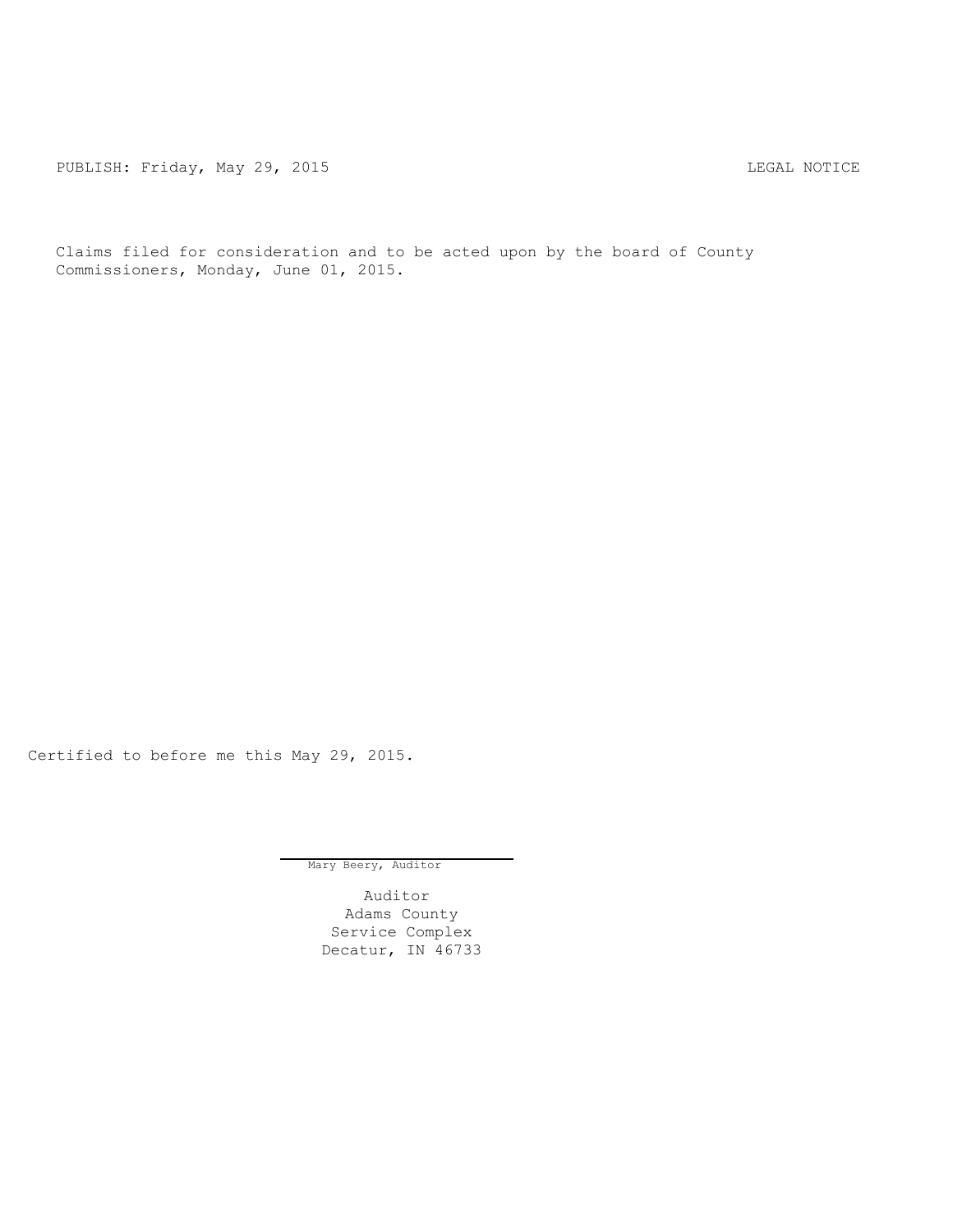

## **Claims Docket for Newspaper Adams County, Indiana**

## For Period: **5/5/2015** to **5/18/2015**

*313 W. Jefferson St. Decatur, IN 46733 (219) 724-2600*

## Date Claims to be Paid: **6/1/2015**

| <b>Vendor</b>                        | Amount    | Vendor                                    | Amount    |
|--------------------------------------|-----------|-------------------------------------------|-----------|
| Adams County Council On Aging, Inc.  | 2,165.00  | Adams Memorial Hospital                   | 2,535.58  |
| Indiana Michigan Power               | 10,608.52 | Appraisal Research Corporation            | 13,648.66 |
| Arnold Lumber Co., Inc.              | 10.74     | Berne Ready Mix                           | 2,009.40  |
| Berne Hardware Company, Inc.         | 13.99     | Berne Tri-Weekly News                     | 240.39    |
| Grimm, William R.                    | 38.72     | Suburban Propane LP                       | 16.50     |
| Butler, Fairman, & Seufer            | 1,650.00  | Chet's Pest Control                       | 90.00     |
| Cintas Location #338                 | 54.35     | Decatur True Value                        | 451.69    |
| <b>Complete Printing Service</b>     | 1,696.15  | Computer Systems, Inc.                    | 3,450.00  |
| Dealership Holdings LLC              | 23.30     | Darrell Sigworth                          | 23.81     |
| Decatur Chamber Of Commerce          | 10.00     | Decatur Daily Democrat                    | 247.47    |
| <b>Decatur Dental Services</b>       | 242.45    | Decatur Postmaster                        | 220.00    |
| Douglas L. Bauman                    | 45.00     | Erie Haven                                | 4,846.66  |
| Geneva Police Department             | 143.00    | Gordon Food Service                       | 2,207.68  |
| Grimm's Auto                         | 98.40     | Hall Signs                                | 2,388.57  |
| Hilty Engine Service                 | 989.00    | I.C.O. Training Fund                      | 4.00      |
| <b>Innovative Concepts</b>           | 75.00     | Racquel Werich                            | 241.25    |
| Lehman Feed Mill                     | 1,247.80  | Mark S. Gresla, MD                        | 420.25    |
| Michael Todd And Company             | 639.76    | Monroe Water Department                   | 213.90    |
| Patrick R Miller                     | 593.74    | Portland Motor Parts, Inc                 | 148.76    |
| Rhonda L. McIntosh                   | 161.04    | Roto-Rooter                               | 405.00    |
| Selking International                | 4,327.99  | <b>Shifferly Dodge</b>                    | 9.20      |
| Print Shop                           | 189.32    | Thomas Fox                                | 17.00     |
| Tractor Supply Credit Plan           | 45.97     | Treasurer of Adams County                 | 1,189.90  |
| Welder Services, Inc.                | 31.35     | West Payment Center                       | 508.20    |
| Witham Toxicology Laboratory         | 1,707.40  | Burry, Herman, Miller & Brown, P.C.       | 304.00    |
| CenturyLink                          | 625.15    | Schwartz Marathon of Berne Inc.           | 48.48     |
| Adams County Automotive Supply, Inc. | 384.49    | Paul Norr                                 | 31.00     |
| Jay County REMC                      | 48.42     | Purdue University                         | 713.68    |
| Myers Floor Covering & Furniture     | 4,640.40  | Bluhm & Reber                             | 235.00    |
| B Secure Alarm Systems, Inc.         | 701.00    | Lehman Auto Sales                         | 36.38     |
| Mary Beery                           | 127.22    | <b>Boyce Forms Systems</b>                | 310.20    |
| Summit City Reporting, Inc.          | 82.28     | Deborah S. Stimpson                       | 30.00     |
| Ace Radiator. Inc.                   | 439.98    | Zurcher's Best-One Tire & Auto Care, Inc. | 664.90    |
| Tom Magnan/Special Needs             | 620.42    | Charles M. Tooley                         | 289.08    |
| Harvest Land Co-op                   | 23,076.64 | Wal-Mart                                  | 125.22    |
| J. D. Digging                        | 895.23    | Adams County Truck Repair, Inc.           | 632.66    |
| <b>Fastenal Company</b>              | 330.68    | Adams County Sheriff's Department         | 230.00    |
| ERS Wireless Communications          | 1,570.90  | Arlen Gerber                              | 119.00    |
| Connie Ellenberger                   | 12.32     | Troyer's Market LLC                       | 2,047.55  |
| Delbert Scheiman                     | 115.00    | McKesson Medical - Surgical               | 370.60    |
| <b>Uricks Trucking</b>               | 3,960.00  | Tracy Heltz Noetzel                       | 232.06    |
| Larry Weaver                         | 198.00    | Ultramax                                  | 656.00    |
| Bi-County Services, Inc              | 3,276.00  | Alpine Falls, Inc.                        | 6.49      |
| Dell Marketing L.P.                  | 45,934.03 | PC Mall-Gov                               | 2,383.90  |
| Verizon Wireless                     | 1,688.87  | <b>Stationair's Express</b>               | 501.61    |
| Sunguard Public Sector               | 7,899.12  | Landon Patterson                          | 3,100.94  |
| Karla Marbach                        | 5.40      | Holly L. Degitz                           | 72.74     |
| Habegger's Ace Lumber #4488          | 83.98     | Schwartz Blacksmith, LLC                  | 8.65      |
|                                      |           |                                           |           |